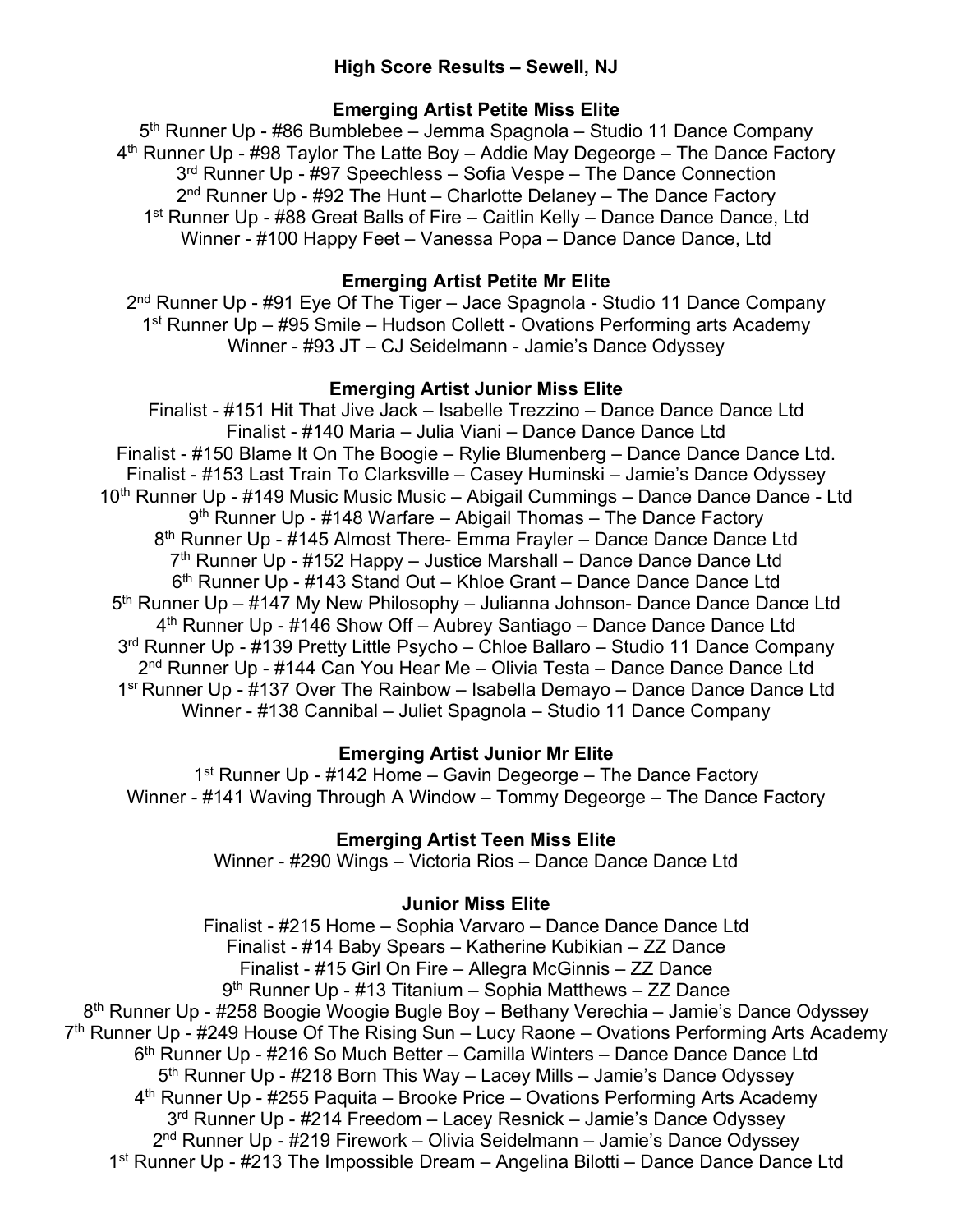Winner - #217 Look At Me Now – Kayleigh Eisenhardt – Dance Dance Dance Ltd

## **Junior Mr Elite**

Winner - #2 Better Than Today – Owen McCarroll – ZZ Dance

## **Teen Miss Elite**

Finalist - #371 This Far – Keira Fidgeon – Adagio Dance Center Finalist - #374 Angel By The Wings – Addison Denafo – The Dance Connection 9<sup>th</sup> Runner Up - #376 Work – Carly Lam – The Dance Connection 8<sup>th</sup> Runner Up - #381 Dawn – Riley Paluszak – Ovations Performing Arts Academy 7<sup>th</sup> Runner Up - #380 Hot Note – Gianna Russo – Dance Dance Dance Ltd 6th Runner Up - #373 Find You – Cami Caudle – Adagio Dance Center 5<sup>th</sup> Runner Up - #377 Vienna – Alexandra Salaris – Dance Dance Dance Ltd 4<sup>th</sup> Runner Up - #344 If Only – Alexa Hunt – Ovations Performing Arts Academy 3<sup>rd</sup> Runner Up - #372 Send In The Clowns - Lilianna Bilotti - Dance Dance Dance Ltd 2nd Runner Up - #36 Madness – Jordyn Kellerman – ZZ Dance 1<sup>st</sup> Runner Up - #379 Knocking ON Heaven's Door – Samantha Soto – Dance Dance Dance Ltd Winner - #382 Movin' On – Isabella Testa – Dance Dance Dance Ltd

## **Miss Elite**

Finalist - #462 Praying – Kyla Grasso – Jamie's Dance Odyssey Finalist - #46 She Loves To Hear The Music – Carson Altomonte – ZZ Dance Finalist - #472 Is That Alright – Dominque Lombardo – The Dance Connection Finalist - #474 I Lived – Christina Glaze – The Dance Factory 4<sup>th</sup> Runner Up - #437 Eternal Flame – Anabella Biddar – Ovations Performing Arts Academy 3<sup>rd</sup> Runner Up - #416 Turning Tables – Avary Paone – Ovations  $2<sup>nd</sup>$  Runner Up - #486.1 Cellophane – Sofia Gomez – The Dance Connection 1st Runner Up - #435 Dear Stop – Alexandra Vrahnos – Ovations Performing Arts Academy Winner - #483 Powers – Jordan Spafford – Ovations Performing Arts Academy

### **Mr Elite**

Winner - #476 SkyScraper – TJ Koger – Jamie's Dance Odyssey

**Tiny Girl Photogenic** Winner - #64 Jemma Spagnola – Studio 11 Dance Company

### **Mini Boy Photogenic**

Winner - #65 Jace Spagnola – Studio 11 Dance Company

### **Young Girl Photogenic**

Winner - #67 Juliet Spagnola – Studio 11 Dance Company

## **Young Boy Photogenic**

Winner - #66 Joseph Spagnola – Studio 11 Dance Company

### **Teen Girl Photogenic**

1<sup>st</sup> Runner Up - #324 Keira Fidgeon - Adagio Dance Center Winner - #323 – Cami Caudle – Adagio Dance Center

### **Tiny Intermediate Solo**

1st Place - #86 Bumblebee – Jemma Spagnola – Studio 11 Dance Company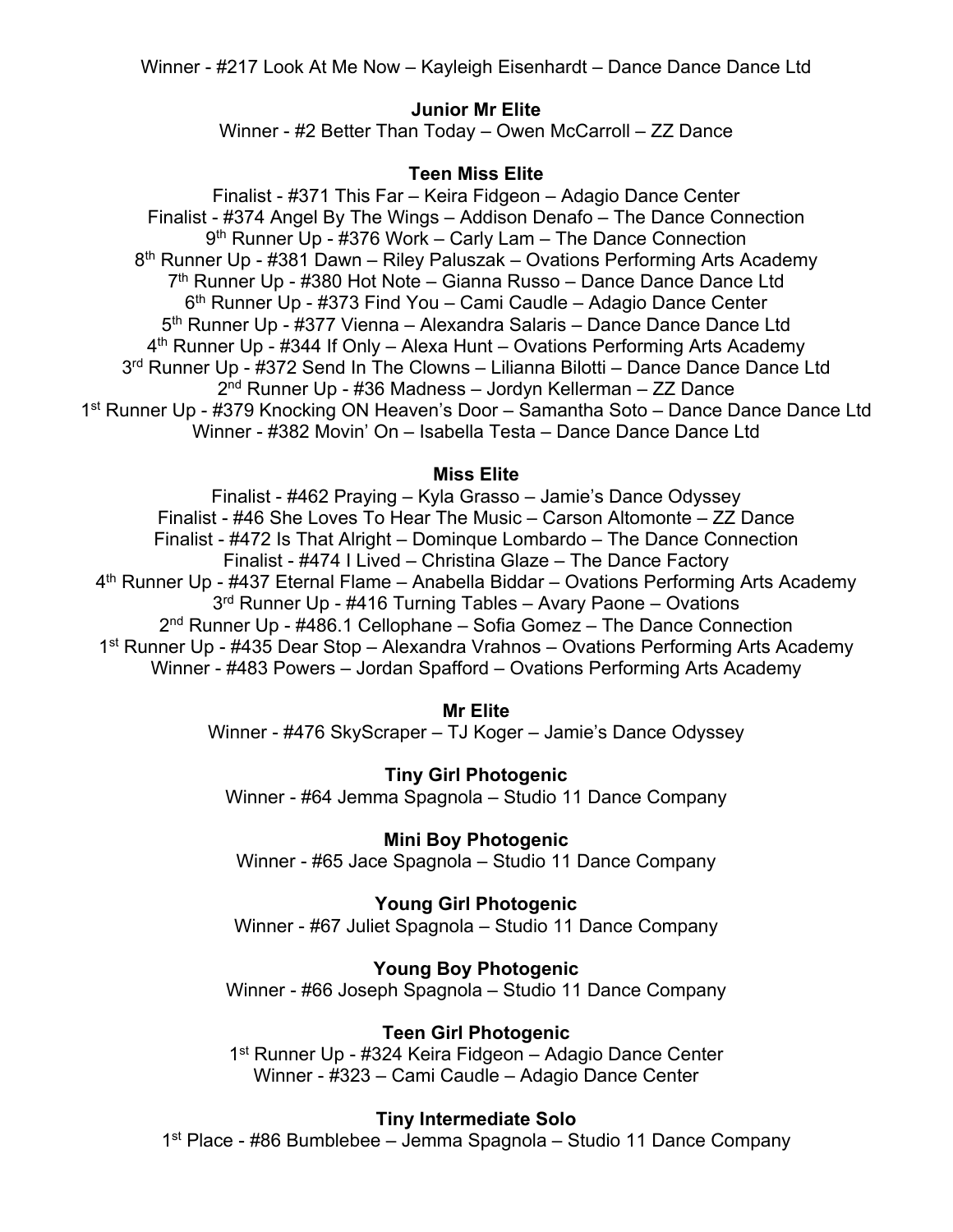### **Mini Recreational Solo**

 $7<sup>th</sup>$  Place - #74 Hey Mama – Emily Tindall – Adagio Dance Center 6th Place - #70 Speechless – Julianna Wong – Studio 11 Dance Company 5<sup>th</sup> Place - #72 Feels So Good – Petra Wehbe – The Dance Factory 4th Place - #75 Purse First – Gia Johnson – Adagio Dance Center 3rd Place - #73 Moon River – Penelope Simmons – Adagio Dance Center  $2<sup>nd</sup>$  Place - #76 Over the Rainbow – Brianna Hoffman – The Dance Factory 1st Place - #71 A Dream Is A Wish – Emily Sciusco – Studio 11 Dance Company

#### **Mini Intermediate Solo**

 $10<sup>th</sup>$  Place - #91 Eye Of The Tiger – Jace Spagnola – Studio 11 Dance Company 9th Place - #107 Telephone – Mikayla Fridel – Studio 11 Dance Company 8th Place - #97 Speechless – Sofia Vespe – The Dane Connection  $7<sup>th</sup>$  Place - #92 The Hunt – Charlotte Delaney – The Dance Factory 6th Place - #88 Great Balls of Fire – Caitlin Kelly – Dance Dance Dance Ltd 5<sup>th</sup> Place - #100 Happy Feet – Vanessa Popa – Dance Dance Dance Ltd 4<sup>th</sup> Place - #152.1 River Deep – Kaylonni Taylor – Art of Gymnastics and Cheer 3<sup>rd</sup> Place - #153.1 Egypt – Arionna McCarthy – Art of Gymnastics and Cheer 2nd Place - #95 Smile – Hudson Collett – Ovations Performing Arts Academy 1st Place - #93 JT – CJ Seidelmann – Jamie's Dance Odyssey

#### **Young Recreational Solo**

 $4<sup>th</sup>$  Place - #114 Finally – Genesis Allen – Adagio Dance Center 3rd Place - #115 Soy Yo – Xioni Grisko – Adagio Dance Center 2<sup>nd</sup> Place - #113 Sway – Joseph Sagnola – Studio 11 Dance Company 1st Place - #111 Mutation – Emma Koci – Studio 11 Dance Company

#### **Young Intermediate Solo**

10<sup>th</sup> Place - #147 My New Philosophy – Julianna Johnson – Dance Dance Dance Ltd 9<sup>th</sup> Place - #146 Show Off – Aubrey Santiago – Dance Dance Dance Ltd 8<sup>th</sup> Place - #118 Brave – Elizabeth Littleton – Dance Dance Dance Ltd 7<sup>th</sup> Place - #130 Baby I'm A Star – Nicole Callahan – Studio 11 Dance Company 6th Place - #120 Swagger Jagger – Olivia Kelso – Concord Dance Center 5<sup>th</sup> Place - #139 Pretty Little Psycho – Chloe Ballaro – Studio 11 Dance Company 4th Place - #122 I Can Fly – Frankie Gentile – Concord Dance Center 3<sup>rd</sup> Place - #144 Can You Hear Me – Olivia Testa – Dance Dance Dance Ltd 2<sup>nd</sup> Place - #137 Over The Rainbow – Isabella DeMayo – Dance Dance Dance Ltd 1st Place - #138 Cannibal – Juliet Spagnola – Studio 11 Dance Company

#### **Young Competitive Solo**

10<sup>th</sup> Place - #254 Pizzacatta Polka – Alyssa Wallach – Ovations Performing Arts Academy 9th Place - #243 Toxic – Sara Galbraith – Artists In Motion Dance Studio 8<sup>th</sup> Place - #255 Paquita – Brooke Price – Ovations Performing Arts Academy  $7<sup>th</sup>$  Place - #214 Freedom – Lacey Resnick – Jamie's Dance Odyssey 6<sup>th</sup> Place - #239 It's Okay – Ysabella Pagdilao – Adagio Dance Center 5th Place - #219 Firework – Olivia Seidelmann – Jamie's Dance Odyssey 4th Place - #251 Wake Me Up – Raphael Pizzutillo – Artists In Motion Dance Studio 3rd Place - #257 Pennies From Heaven – Jack Ehrenworth – Jamie's Dance Odyssey 2<sup>nd</sup> Place- #213 The Impossible Dream – Angelina Bilotti – Dance Dance Dance Ltd 1<sup>st</sup> Place - #217 Look At Me Now – Kayleigh Eisenhardt – Dance Dance Dance Ltd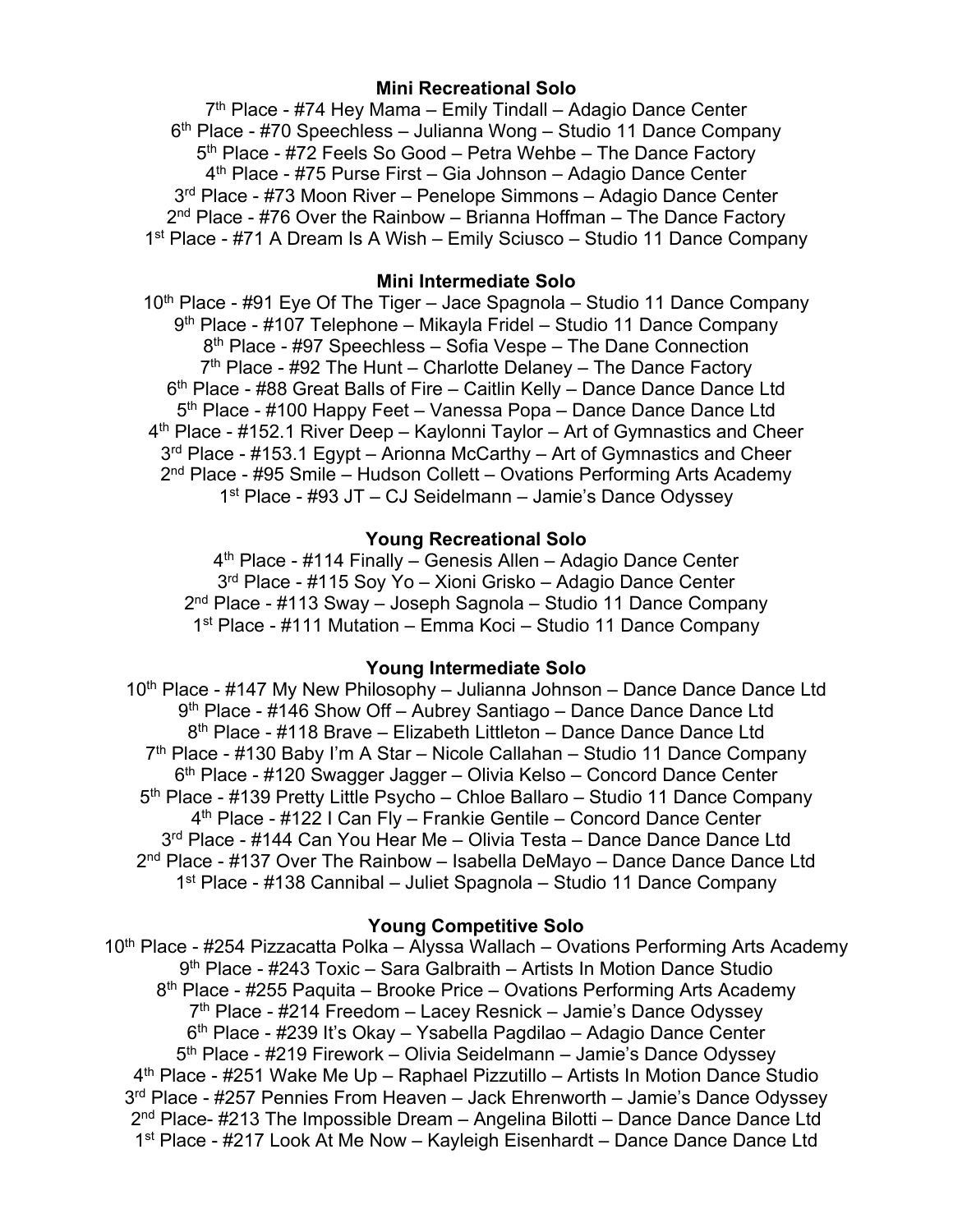## **Teen Intermediate Solo**

10<sup>th</sup> Place - #284 Control – Meaghan Shea – Studio 11 Dance Company 9th Place - #290 Wings – Victoria Rios – Dance Dance Dance Ltd 8<sup>th</sup> Place - #289 Home – Aubree Degeorge – The Dance Factory  $7<sup>th</sup>$  Place - #286 How To Be A Person – Juliana Holmes – Dance By Debra DiNote 6th Place - #282 I Am – Mackenna Dormer – Concord Dance Center 5<sup>th</sup> Place - #283 Break Free- Avery Hewlings – Concord Dance Center 4th Place - #279 Where It Stays – Olivia Redman – Dance By Debra DiNote 3<sup>rd</sup> Place - #287 Reflection – Elizabeth Ekimoglou – Dance By Debra DiNote 2<sup>nd</sup> Place - #277 Someday – Arianna Ferretta – Jazz Hands Dance Academy 1st Place - #285 Survive – Kayla Do – Artists In Motion Dance Studio

## **Teen Competitive Solo**

 $10<sup>th</sup>$  Place - #39 Oops I Did It Again – Alison Framer – ZZ Dance 9<sup>th</sup> Place - #348 On My Own - Jocelyn Trimmer - Dance By Debra DiNote 8<sup>th</sup> Place - #352 Quiteria – Ashley Simcox – Ovations Performing Arts Academy  $7<sup>th</sup>$  Place - #334 What Is Love – Brooke Cuscino – That's Dancin 6th Place - #36 Madness – Jordyn Kellerman – ZZ Dance 5<sup>th</sup> Place - #379 Knocking On Heaven's Door – Samantha Soto – Dance Dance Dance Ltd 4<sup>th</sup> Place - #333 Lost Without You – Alexa Hunt – Ovations Performing Arts Academy 3<sup>rd</sup> Place - #366 The Rose – Natalie Sperry – Jamie's Dance Odyssey 2nd Place - #382 Movin' On – Isabella Testa – Dance Dance Dance Ltd 1st Place - #360 Piano Man – Larry Norman – Jamie's Dance Odyssey

## **Senior Intermediate Solo**

5<sup>th</sup> Place - #403 Fly Girl – Cecilia Smith – Movements In Motion  $4<sup>th</sup>$  Place - #401 You Say – Athena Farretta – Jazz Hands Dance Academy 3<sup>rd</sup> Place - #402 Who Am I – McKenna Tonkinson – Dance By Debra DiNote  $2<sup>nd</sup>$  Place- #405 Home – Rayna Lymper – Artists In Motion Dance Studio 1st Place - #407 Satellite – Sophia Debenedetto – Artists In Motion Dance Studio

# **Senior Competitive Solo**

 $10<sup>th</sup>$  Place - #486.1 Cellophane – Sofia Gomez – The Dance Connection 9<sup>th</sup> Place - #417 Close To You – Jessica Davis – Ovations Performing Arts Academy 8<sup>th</sup> Place - #434 As The World Caves In – Alyssa McCord – Ovations Performing Arts Academy  $7<sup>th</sup>$  Place - #483 Powers – Jordan Spafford – Ovations Performing Arts Academy 6th Place - #421 Whisper – Ellie Greenbelt – Artists In Motion Dance Studio 5th Place - #418 Everything I Wanted – Alexandra Vrahnos – Ovations Performing Arts Academy 4<sup>th</sup> Place - #436 Dance With Sombody – Nora Valles – Ovations Performing Arts Academy 3rd Place - #439 I Never – Maggie Morris – Artists In Motion Dance Studio 2nd Place - #408.1 Angels On Fire – Avary Paone – Ovations Performing Arts Academy 1st Place - #476 Skyscraper – TJ Koger – Jamie's Dance Odyssey

# **Mini Recreational Duo/Trio**

1<sup>st</sup> Place - #104 Genie In A Bottle – Studio 11 Dance Company

# **Mini Intermediate Duo/Trio**

2<sup>nd</sup> Place - #105 Dance With Me Tonight – Dance Dance Dance Ltd 1<sup>st</sup> Place - #94 My Boyfriend's Back – Dance Dance Dance Ltd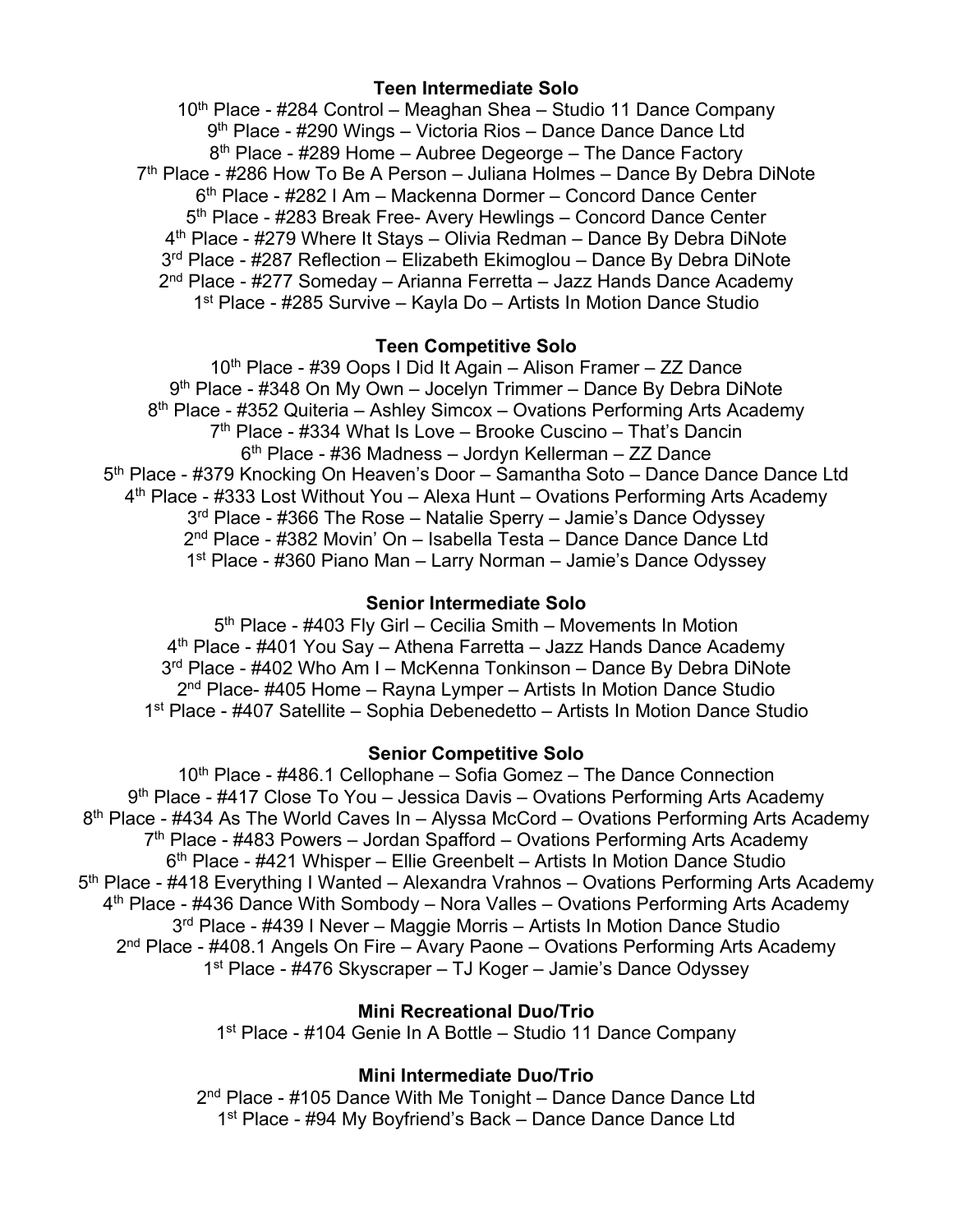## **Young Intermediate Duo/Trio**

5<sup>th</sup> Place - #210 Mike and Sulley – Arts In Motion Dance Studio 4th Place - #212 Spoonful of Sugar – Jamie's Dance Odyssey 3rd Place - #209 Le Jazz Hot – Artists In Motion Dance Studio 2nd Place - #204 Oceans – Studio 11 Dance Company 1<sup>st</sup> Place - #208 Saika – Studio 11 Dance Company

#### **Young Competitive Duo/Trio**

10<sup>th</sup> Place - #185 These Four Walls – Ovations Performing Arts Academy  $9<sup>th</sup>$  Place - #176 La Source – Ovations Performing Arts Academy 8th Place - #9 Get It Girl – ZZ Dance 7<sup>th</sup> Place - #8 You're The One That I Want - ZZ Dance 6<sup>th</sup> Place - #177 Heal - The Dance Connection 5<sup>th</sup> Place - #178 Bluebird Variation – Dance Dance Dance Ltd 4<sup>th</sup> Place - #181 The Purrfect Crime - Adagio Dance Center 3<sup>rd</sup> Place - #189 No Bad News - Dance Dance Dance Ltd 2nd Place #190 Cantina Swing – Jamie's Dance Odyssey 1<sup>st</sup> Place - #187 Let's Roll The Dice – Dance Dance Dance Ltd

### **Teen Intermediate Duo/Trio**

2nd Place- #383.1 Dance Little Sister – Artists In Motion Dance Studio 1<sup>st</sup> Place - #383 Butterfly – Artists In Motion Dance Studio

#### **Teen Competitive Duo/Trio**

10th Place - #55 Enter Sandman – Adagio Dance Center 9th Place - #59 Hallelujah – Artists In Motion Dance Studio  $8<sup>th</sup>$  Place - #61 Me and My Baby – Jamie's Dance Odyssey 7th Place - #48 I'm Number One – Artists In Motion Dance Studio  $6<sup>th</sup>$  Place - #49 The Trance – Art of Gymnastics and Cheet 5<sup>th</sup> Place - #58 Gypsy – Ovations Performing Arts Academy 4th Place - #60 Halo – Jamie's Dance Odyssey 3rd Place - #53 All I Could Do Was Cry – Dance Dance Dance Ltd 2<sup>nd</sup> Place - #57 Hot Honey Rag – Arts In Motion Dance Studio 1st Place - #62 Long Train Runnin' – Jamie's Dance Odyssey

### **Senior Intermediate Duo/Trio**

1<sup>st</sup> Place - #404.1 Locked Up – Movements In Motion

#### **Senior Competitive Duo/Trio**

10<sup>th</sup> Place - #269 Constellations – Artists In Motion Dance Studio 9<sup>th</sup> Place - #274 Survivor – Ovations Performing Arts Academy 8<sup>th</sup> Place – #268 World To Me – Ovations Performing Arts Academy 7<sup>th</sup> Place - #261 Spartans At A Chessmatch – Artists In Motion Dance Studio 6th Place - #276 Buskers – Artists In Motion Dance Studio 5<sup>th</sup> Place - #272 Lancelot – Artists In Motion Dance Studio 4<sup>th</sup> Place - #273 Lay Me Down – Art of Gymnastics and Cheer 3<sup>rd</sup> Place - #266 Such A Night – Dance By Debra DiNote 2<sup>nd</sup> Place - #267 Answer – Ovations Performing Arts Academy 1st Place - #259 A Stud and A Babe – Artists In Motion Dance Studio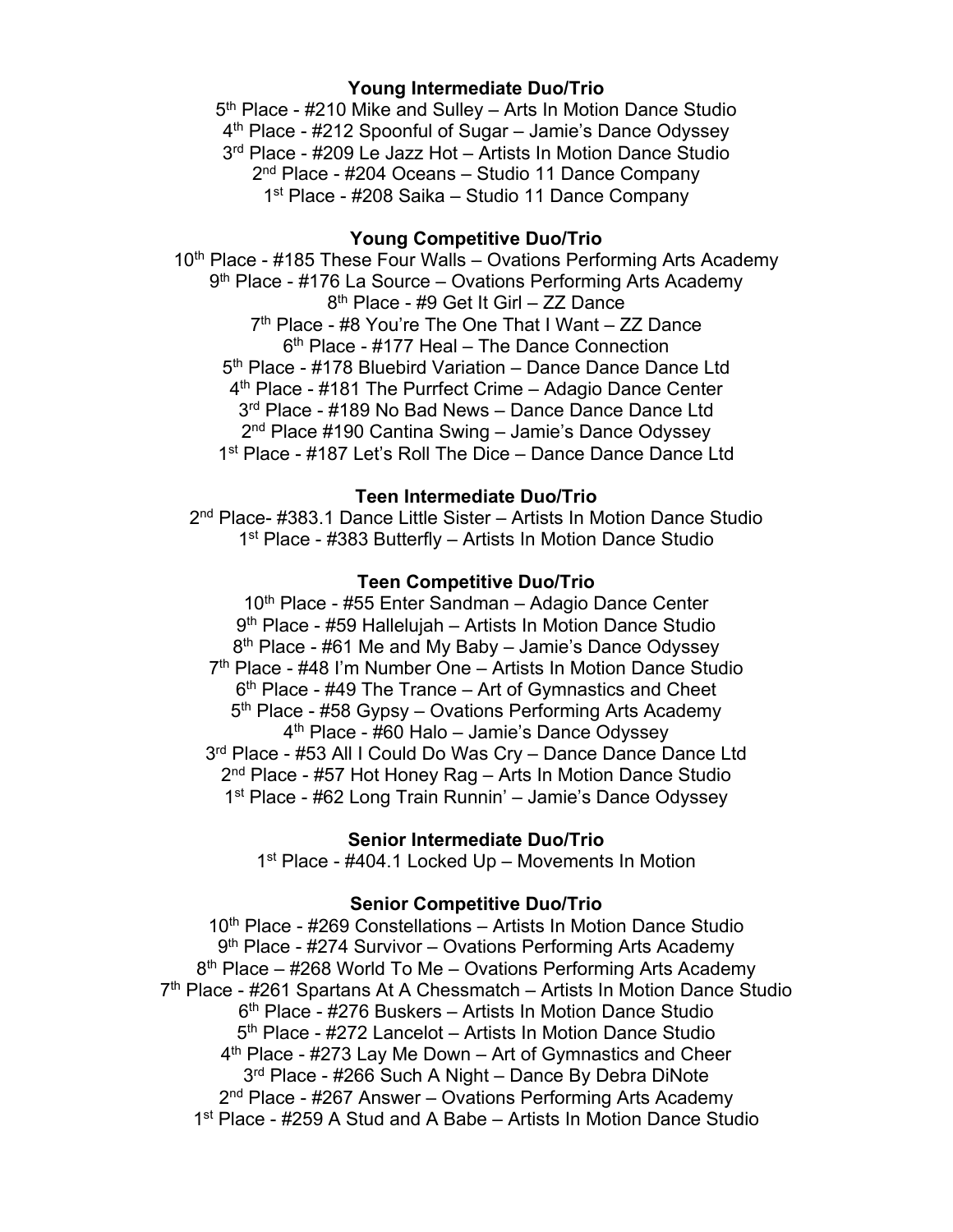## **Mini Recreational Small Group**

8th Place - #82 Barbie Girl – Movements In Motion 7<sup>th</sup> Place - #81 Rockin Robin – Artists In Motion Dance Studio 6th Place - #79 Licensed To Ill – Adagio Dance Center 5<sup>th</sup> Place - #85 Blue Suede Shoes - Concord Dance Center 4th Place - #83 Heaven Hop – Adagio Dance Center 3<sup>rd</sup> Place - #80 I Want Candy – Concord Dance Center 2nd Place - #69 Springtime In Paris – Adagio Dance Center 1<sup>st</sup> Place - #84 Friend Like Me – Jazz Hands Dance Academy

### **Mini Intermediate Small Group**

3<sup>rd</sup> Place - #77 Candyman – Studio 11 Dance Company 2<sup>nd</sup> Place - #78 Jump Shout Boogie – Dance Dance Dance Ltd 1<sup>st</sup> Place - #68 Hey Baby – Dance Dance Dance Ltd

#### **Young Recreational Small Group**

4th Place - #102 Around The World – Movements In Motion 3<sup>rd</sup> Place - #99 I'm A Lady – Jazz Hands Dance Academy 2<sup>nd</sup> Place - #103 Kids In America – Dance By Debra DiNote 1<sup>st</sup> Place – New York New York – Dance By Debra DiNote

#### **Young Intermediate Small Group**

10<sup>th</sup> Place - #172 Bugle Boy – Concord Dance Center 9<sup>th</sup> Place - #156 Kick Up Your Heels - Studio 11 Dance Company 8<sup>th</sup> Place - #169 She's In Love - Artists In Motion Dance Studio 7<sup>th</sup> Place - #162 California Girls - Dance Dance Dance Ltd 6<sup>th</sup> Place - #155 Higher Ground – Dance Dance Dance Ltd 5<sup>th</sup> Place - #168 Come On Everybody – Dance Dance Dance Ltd 4th Place - #166 Anywhere But Here – Dance Dance Dance Ltd 3<sup>rd</sup> Place - #164 Waving Through A Window – Dance Dance Dance Ltd 2nd Place - #174 Transylvania Mania – Dance Dance Dance Ltd 1<sup>st</sup> Place - #170 Revolting Children – Dance Dance Dance Ltd

### **Young Competitive Small Group**

 $10<sup>th</sup>$  Place - #205 Marshal Math3rs – Ovations Performing Arts Academy 9<sup>th</sup> Place - #207 On The Town – Adagio Dance Center  $8<sup>th</sup>$  Place - #206 9 to 5 – Jamie's Dance Odyssey  $7<sup>th</sup>$  Place - #200 The 151<sup>st</sup> Psalm – Art of Gymnastics and Cheer 6<sup>th</sup> Place - #201 Concerto – Ovations Performing Arts Academy 5<sup>th</sup> Place - #202 Take Me Home – Jamie's Dance Odyssey 4<sup>th</sup> Place - #211 Snow – Ovations Performing Arts Academy 3<sup>rd</sup> Place - #203 Lost Without You - Adagio Dance Center 2<sup>nd</sup> Place - #197 When You Believe - Dance Dance Dance Ltd 1st Place - #203.1 Make It Shake – Artists In Motion Dance Studio

#### **Teen Intermediate Small Group**

 $10<sup>th</sup>$  Place - #387 I Feel Love – Jazz Hands Dance Academy 9<sup>th</sup> Place - #375 Chasing Cars – Dance By Debra DiNote 8th Place - #393.1 Rockin' Robin – Movements In Motion  $7<sup>th</sup>$  Place - #386 Better Than Today – Movements In Motion 6th Place - #395 Get Ready – Dance By Debra DiNote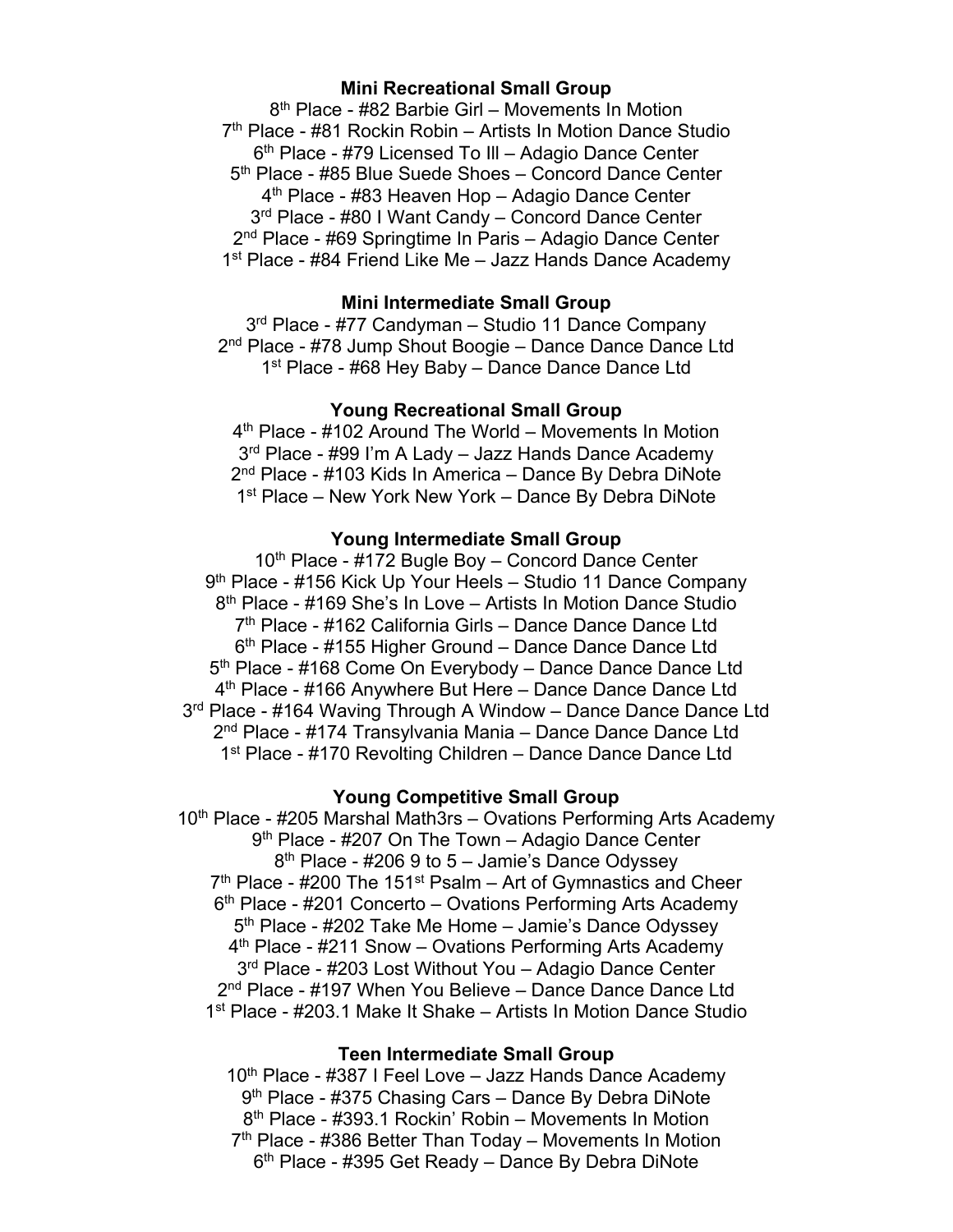5<sup>th</sup> Place - #385.1 Monsters Inc – Artists In Motion Dance Studio 4th Place - #398.1 Jungle Beats – Movements In Motion 3rd Place - #396 Supermodel – Movements In Motion 2nd Place - #385 Zodiac – Dance By Debra DiNote 1<sup>st</sup> Place - #390 Disengaged – Dance By Debra DiNote

#### **Teen Competitive Small Group**

10<sup>th</sup> Place - #296 Waltz At Maxims – Dance Dance Dance Ltd 9th Place - #310 Love You More – Artists In Motion Dance Studio 8<sup>th</sup> Place - #301 The Dark – Artists In Motion Dance Studio 7<sup>th</sup> Place - #315 Can't Let Go - Dance Dance Dance Ltd  $6<sup>th</sup>$  Place – #295 Last Moment – Ovations Performing Arts Academy 5<sup>th</sup> Place - #294 Phases – Artists In Motion Dance Studio 4<sup>th</sup> Place - #314 Henry's Wives – Artists In Motion Dance Studio 3<sup>rd</sup> Place - #319 Dancin' Man - Dance Dance Dance Ltd 2<sup>nd</sup> Place - #311 It's Raining Men - Dance Dance Dance Ltd 1<sup>st</sup> Place - #291 One Moment In Time – Dance Dance Dance Ltd

## **Senior Intermediate Small Group**

2<sup>nd</sup> Place - #468 You Can't Stop The Beat – Movement In Motion 1<sup>st</sup> Place - #459 Money – Movement In Motion

#### **Senior Competitive Small Group**

10<sup>th</sup> Place - #479 Cell Block Tango – Ovations Performing Arts Academy 9<sup>th</sup> Place - #480 Bring On The Men- Artists In Motion Dance Studio 8<sup>th</sup> Place - #478 Love On The Brain – Adagio Dance Center  $7<sup>th</sup>$  Place - #477 Truth Is – Dance By Debra DiNote  $6<sup>th</sup>$  Place - #441 Glam – Ovations Performing Arts Academy 5<sup>th</sup> Place - #475 Liability – Ovations Performing Arts Academy 4<sup>th</sup> Place - #487 Fur Elise – Ovations Performing Arts Academy 3<sup>rd</sup> Place - #488 Dog Days Are Over - Artists In Motion Dance Studio 2<sup>nd</sup> Place - #424 I Have Nothing – Ovations Performing Arts Academy 1<sup>st</sup> Place - #484 Swamp Witch – Artists In Motion Dance Studio

#### **Mini Intermediate Large Group**

3<sup>rd</sup> Place - #108 Its Bitsy – Ovation Performing Arts Academy  $2<sup>nd</sup>$  Place - #101 Dance of the Hours – Ovationas Performing Arts Academy 1<sup>st</sup> Place - #109 Greased Lightning – Dance Dance Dance Ltd

**Young Recreational Large Group** 

1<sup>st</sup> Place - #106 Joker – Movements In Motion

## **Young Intermediate Large Group**

7<sup>th</sup> Place - #195 Lost Boy – Art of Gymnastics and Cheer  $6<sup>th</sup>$  Place - #191 Topsy Turvy – Ovations Performing Arts Academy 5<sup>th</sup> Place - #192 I Need A Hero – Artists In Motion Dance Studio 4th Place - #198 It's Britney – Studio 11 Dance Company 3<sup>rd</sup> Place - #196 Hit The Road Jack – Ovations Performing Arts Academy 2nd Place - #194 Phantom – Studio 11 Dance Company 1<sup>st</sup> Place - #199 Dream – Artists In Motion Dance Studio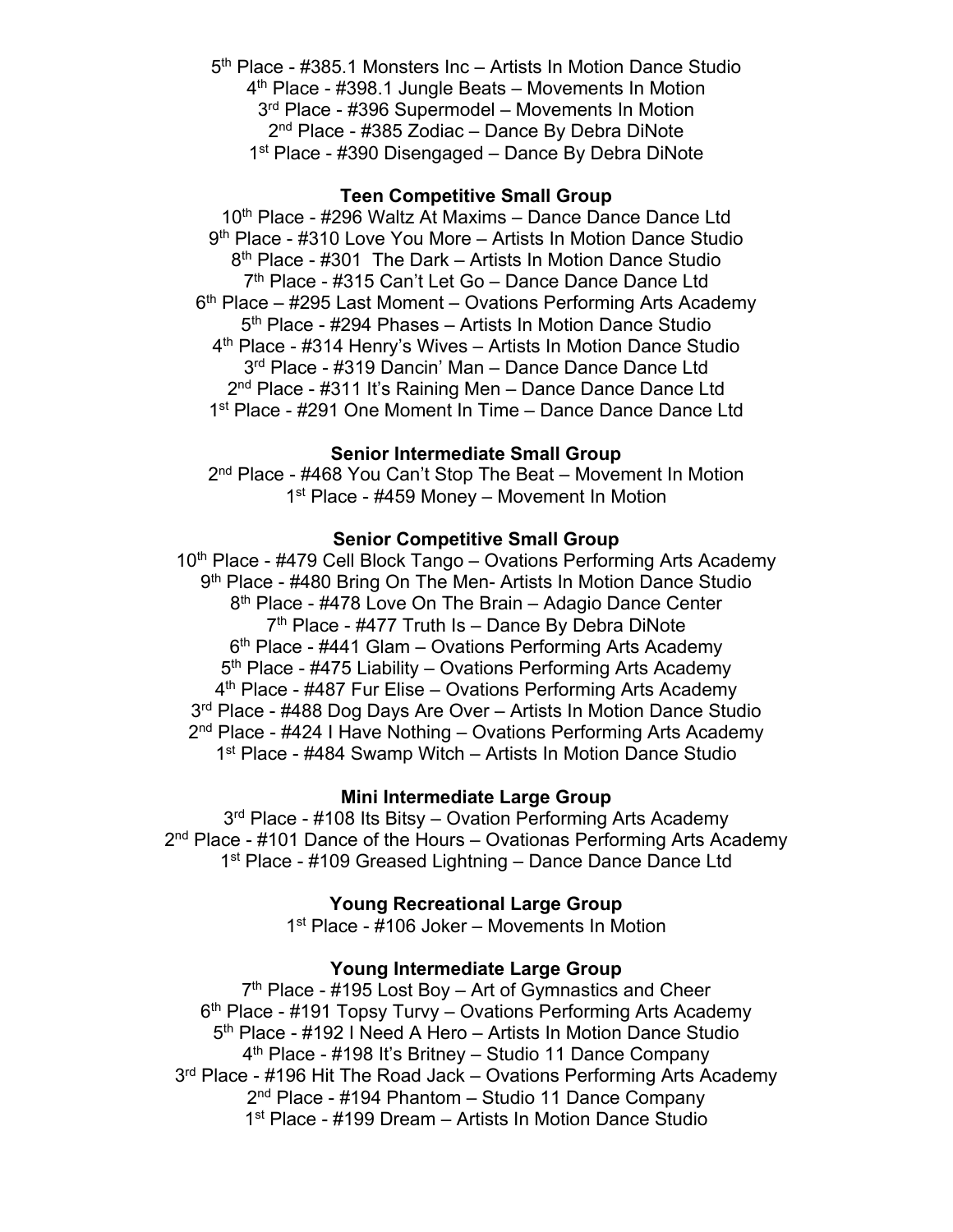#### **Young Competitive Large Group**

 $10<sup>th</sup>$  Place - #232 Rhythm of The Night – The Dance Connection  $9<sup>th</sup>$  Place - #220 Proud Mary – Art of Gymnastics and Cheer 8<sup>th</sup> Place - #233 99 Red Balloons – Ovations Performing Arts Academy  $7<sup>th</sup>$  Place - #221 La Caravane – Ovations Performing Arts Academy 6th Place - #228 Banji – The Dance Connection 5th Place - #234 Eleanor Rigby – Ovations Performing Arts Academy 4<sup>th</sup> Place - #224 Lean On Me - The Dance Connection 3rd Place - #222 Elastic Heart – Ovations Performing Arts Academy 2nd Place - #226 90's Mix – Artists In Motion Dance Studio 1<sup>st</sup> Place - #229 1692 – Dance Dance Dance Ltd

#### **Teen Intermediate Large Group**

8<sup>th</sup> Place - #363 Unforgettable – Dance By Debra DiNote 7th Place - #36*8* Seven Nation Army - Dance By Debra DiNote 6<sup>th</sup> Place - #354 Another Dead Cow – Artists In Motion Dance Studio 5<sup>th</sup> Place - #362 My Boyfriend's Back - Dance By Debra DiNote 4th Place - #367 Mesh - Dance By Debra DiNote 3rd Place - #369 I Got Rhythm – Artists In Motion Dance Studio 2nd Place - #361 Americano - Artists In Motion Dance Studio 1st Place - #365 Hero - Artists In Motion Dance Studio

### **Teen Competitive Large Group**

7<sup>th</sup> Place - #398 America – Dance By Debra DiNote 6<sup>th</sup> Place - #392 Taking Care of Business – Ovations Performing Arts Academy 5<sup>th</sup> Place - #388 Smells Like Teen Spirit – Adagio Dance Center 4th Place - #389 Three Little Birds – Artists In Motion Dance Studio 3<sup>rd</sup> Place - #378 I've Got A Dream - Artists In Motion Dance Studio 2nd Place - #384 AI – Artists In Motion Dance Studio 1<sup>st</sup> Place - #397 Anything Goes – Dance Dance Dance Ltd

#### **Senior Competitive Large Group**

10<sup>th</sup> Place - #460 Conrad - Ovations Performing Arts Academy 9<sup>th</sup> Place - #461 My Way - The Dance Connection 8<sup>th</sup> Place - #400.1 Back It Up – Artists In Motion Dance Studio 7<sup>th</sup> Place - #465 Unchained Melody – Dance By Debra DiNote 6th Place - #468.1 Greatest Showman – Artists In Motion Dance Studio 5<sup>th</sup> Place - #467 Bella Caio – Ovations Performing Arts Academy 4<sup>th</sup> Place - #456 Surrender – Ovations Performing Arts Academy 3<sup>rd</sup> Place - #466 The Calling – Artists In Motion Dance Studio 2<sup>nd</sup> Place - #471 Somebody To Love – Ovations Performing Arts Academy 1<sup>st</sup> Place - #473 Fire Away – Artists In Motion Dance Studio

**Young Recreational Line** 

1<sup>st</sup> Place - #110 Feel The Heat – Movements In Motion

#### **Teen Intermediate Line**

2<sup>nd</sup> Place - #316 Omg – Dance By Debra DiNote 1st Place - #322 Fallin – Dance By Debra DiNote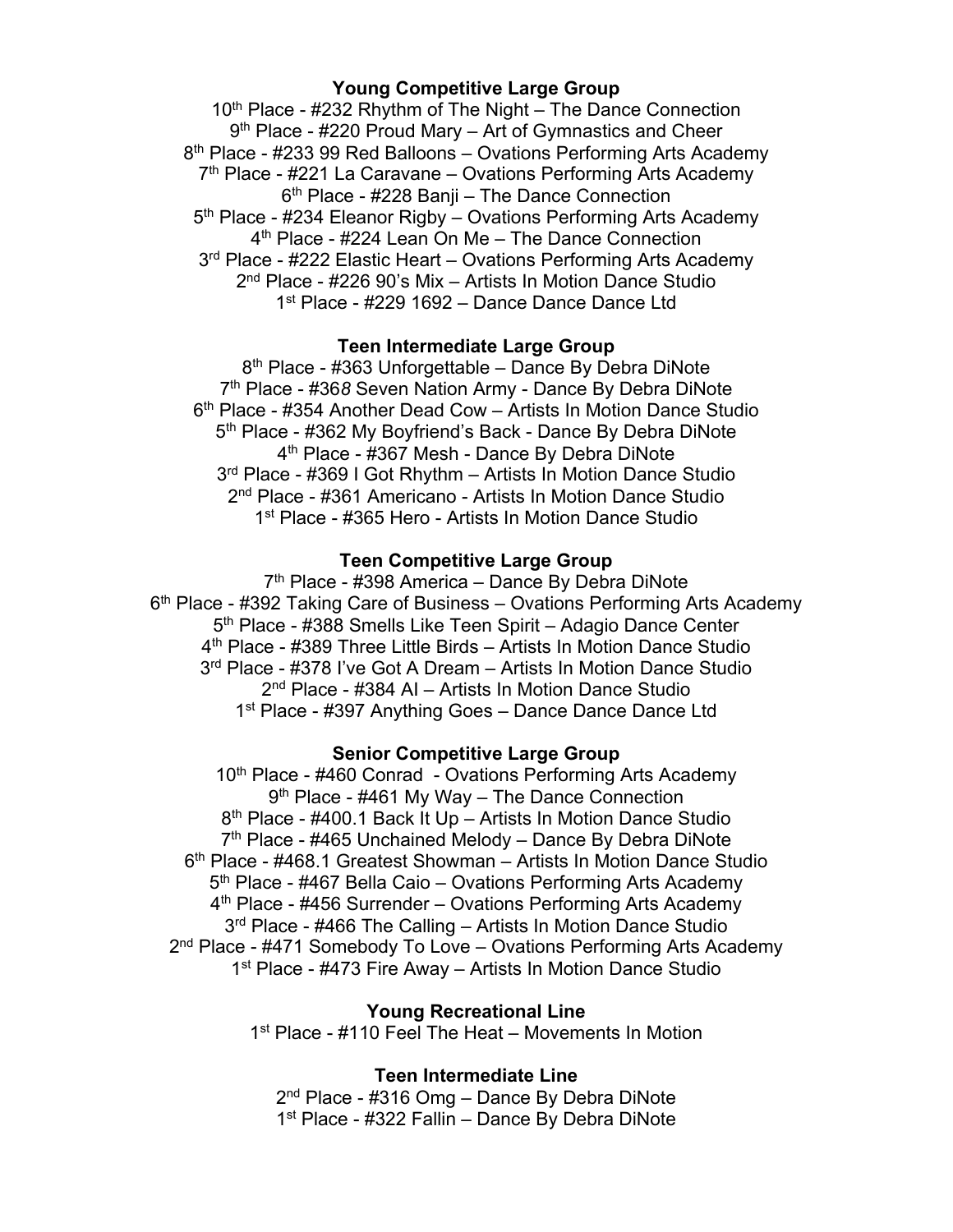### **Teen Competitive Line**

1<sup>st</sup> Place - #370 Gimme A Beat – The Dance Connection **Young Intermediate Production** 1<sup>st</sup> Place - #235 Kickin It Old School – Dance Dance Dance Ltd

#### **Teen Competitive Production**

1<sup>st</sup> Place - #400 Pirates – Ovations Performing Arts Academy

## **Judges Choice Awards Outstanding Entertainment**

#9 Get It Girl – ZZ Dance #48 I'm Number One – Artist In Motion Dance Studio #77 Candyman – Studio 11 Dance Company #120 Swagger Jagger – Concord Dance Center #157 Superheroes – Art of Gymnastics and Cheer #322 Fallin' - Dance By Debra DiNote #466 The Calling – Artists In Motion Dance Studio

#### **Showmanship**

#88 Great Balls of Fire – Dance Dance Dance Ltd #98 Taylor The Latte Boy – The Dance Factory #181 Purrfect Crime – Adagio Dance Center #266 Such A Night – Dance By Debra DiNote #468 You Can't Stop The Beat – Movements In Motion

### **Technical Excellence**

#187 Let's Roll The Dice – Dance Dance Dance Ltd #295 Last Moment – Ovations Performing Arts Academy #311 It's Raining Men – Dance Dance Dance Ltd #476 Skyscraper – Jamie's Dance Odyssey

#### **Emotional Execution**

#251 Wake Me Up – Artists In Motion Dance Studio #465 Unchained Melody – Dance By Debra DiNote

#### **Outstanding Choreography**

#196 Hit The Road Jack – Ovations Performing Arts Academy #301 The Dark – Artists In Motion Dance Studio #360 Piano Man – Jamie's Dance Odyssey #460 Conrad – Ovations Performing Arts Academy

**ADCC Studio of Excellence –** The Dance Connection

#### **Overall High Point Student Choreography**

#273 Lay Me Down – Art of Gymnastics and Cheer

**Overall High Point Recreational Solo/Duo/Trio** #111 Mutation – Emma Koci – Studio 11 Dance Company **Overall High Point Recreational Group/Line/Production** #110 Feel The Heat – Movements In Motion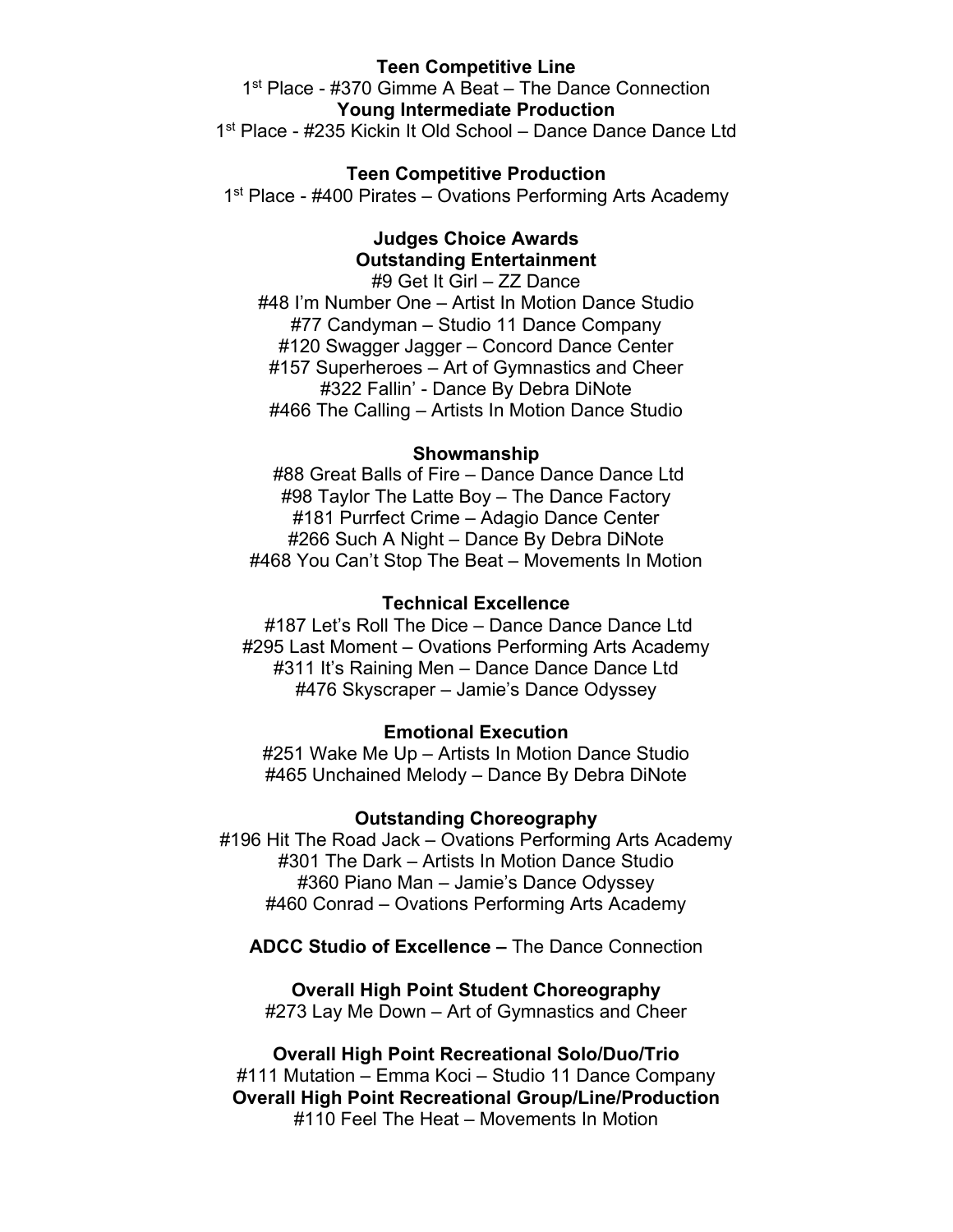**Overall High Point Intermediate Solo/Duo/Trio** #285 Survive – Kayla Do – Artists In Motion Dance Studio **Overall High Point Intermediate Group/Line/Production** #390 Disengaged – Dance By Debra DiNote

**Overall High Point Competitive Solo/Duo/Trio** #476 Skyscraper – TJ Koger – Jamie's Dance Odyssey **Overall High Point Competitive Group/Line/Production** #397 Anything Goes – Dance Dance Dance Ltd

> **Artistic Adventures** #21 I Can Boogie – ZZ Dance

#24 Home – ZZ Dance #36 Madness – ZZ Dance #50 My Way Up – The Dance Connection #53 All I Could Do Was Cry – Dance Dance Dance Ltd. #57 Hot Honey Rag – Artists In Motion Dance Studio #74 Hey Mama – Adagio Dance Center #93 JT – Jamie's Dance Odyssey #97 Speechless – The Dance Connection #111 Mutation – Studio 11 Dance Company #113 Sway – Studio 11 Dance Company #122 I Can Fly – Concord Dance Center #169 She's In Love – Artists In Motion Dance Studio #183 Wash That Man – Ovations Performing Arts Academy #187 Let's Roll The Dice – Dance Dance Dance Ltd #206 9 to 5 – Jamie's Dance Odyssey #213 The Impossible Dream – Dance Dance Dance Ltd #214 Freedom – Jamie's Dance Odyssey #217 Look At Me Now – Dance Dance Dance Ltd #219 Firework – Jamie's Dance Odyssey #224 Lean On Me – The Dance Connection #251 Wake Me Up – Artists In Motion Dance Studio #252 Possessed – Jamie's Dance Odyssey #256 Mack the Knife – Dance Dance Dance Ltd #259 A Stud and a Babe – Artists In Motion Dance Studio #266 Such A Night – Dance By Debra DiNote #285 Survive – Artists In Motion Dance Studio #301 The Dark - Artists In Motion Dance Studio #314 Henry's Wives - Artists In Motion Dance Studio #344 If Only – Ovations Performing Arts Academy #347 You And I - Artists In Motion Dance Studio #352 Quiteria - Ovations Performing Arts Academy #366 The Rose - Jamie's Dance Odyssey #372 Send In The Clowns – Dance Dance Dance Ltd #379 Knocking On Heaven's Door - Dance Dance Dance Ltd #382 Movin' On - Dance Dance Dance Ltd #417 Close To You – Ovations Perfomring Arts Academy #421 Whisper – Artists In Motion Dance Studio #427.1 Sign Of The Times – Ovations Performing Arts Academy #433 Like You Do – Ovations Performing Arts Academy #434 As The World Caves In – Ovations Performing Arts Academy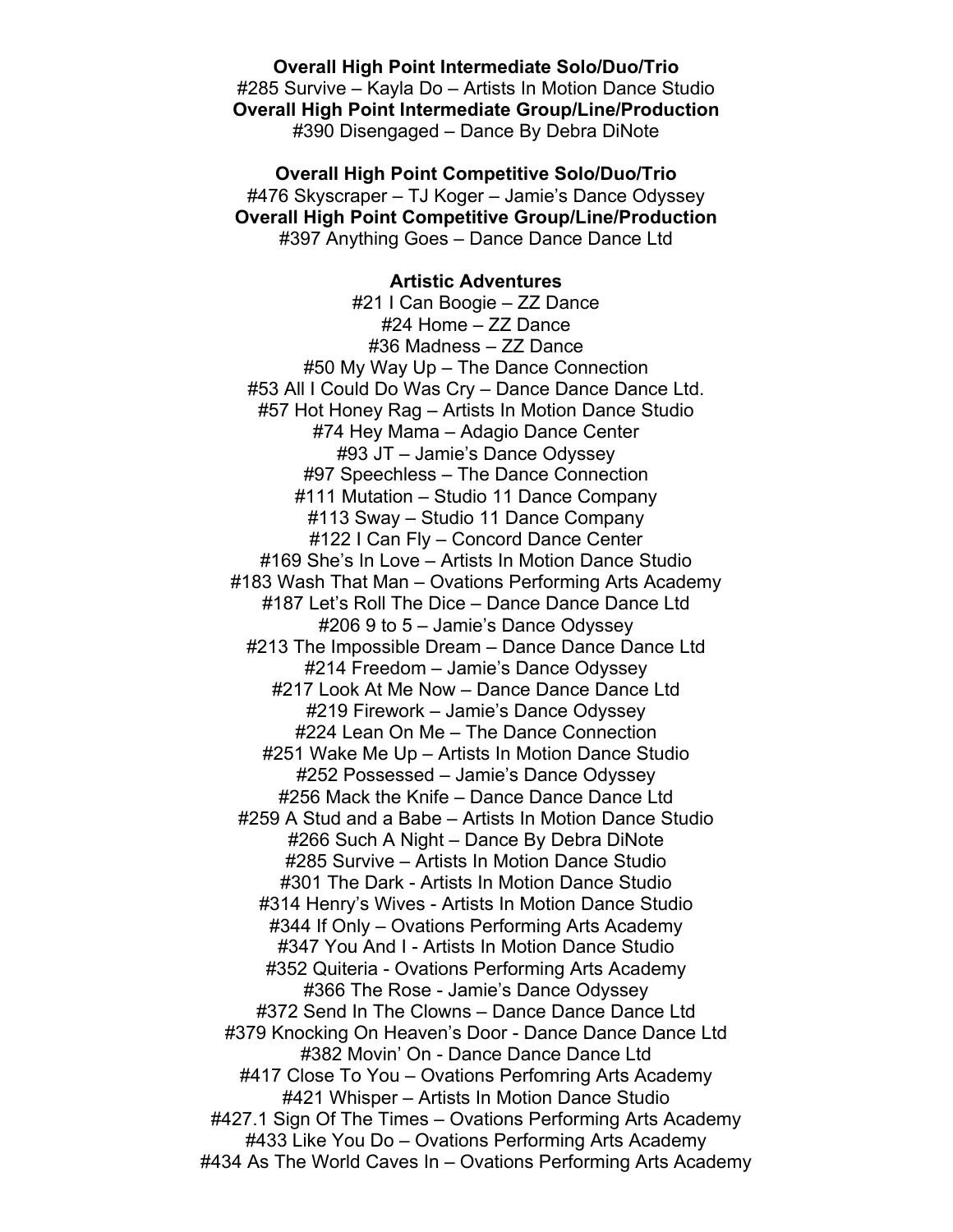#436 Dance With Somebody – Ovations Performing Arts Academy #437 Eternal Flame – Ovations Performing Arts Academy #439 I Never – Artists In Motion Dance Studio #440 Empty Space – Ovations Performing Arts Academy #442 Que Calor – Dance By Debra DiNote #449 Undone – Ovations Performing Arts Academy #486.1 Cellophane – The Dance Connection

#### **Elite Team**

#4 Fire and the Flood – ZZ Dance #8 You're The One That I Want – ZZ Dance #9 Get It Girl – ZZ Dance #24 Home – ZZ Dance #25 Flying Solo – ZZ Dance #32 Bird Girl – ZZ Dance #33 Chandelier – ZZ Dance #34 Over the Love – ZZ Dance #35 Rescue – ZZ Dance #36 Madness – ZZ Dance #37 I'll Be Seeing You – ZZ Dance #38.1 Spice Up Your Live – ZZ Dance #39 Oops I Did It Again – ZZ Dance #49 The Trance – Arts of Gymnastics and Cheer #51 Lose My Breath – Ovations Performing Arts Academy #53 All I Could Do Was Cry – Dance Dance Dance Ltd #55 Enter Sandman – Adagio Dance Center #58 Gypsy – Ovations Performing Arts Academy #60 Halo – Jamie's Dance Odyssey #73 Moon River – Adagio Dance Center #78 Jump Shout Boogie – Dance Dance Dance Ltd #83 Heaven Hop – Adagio Dance Center #92 The Hunt – The Dance Factory #94 My Boyfriend's Back – Dance Dance Dance Ltd #95 Smile – Ovations Performing Arts Academy #97 Speechless – The Dance Connection #104 Genie In A Bottle – Studio 11 Dance Company #111 Mutation – Studio 22 Dance Company #122 I Can Fly – Concord Dance Center #130 Baby I'm A Star – Studio 11 Dance Company #137 Over The Rainbow – Dance Dance Dance Ltd #138 Cannibal – Studio 11 Dance Company #152.1 River Deep – Art of Gymnastics and Cheer #170 Revolting Children – Dance Dance Dance Ltd #177 Heal – The Dance Connection #181 The Purrfect Crime – Adagio Dance Center #187 Let's Roll The Dice – Dance Dance Dance Ltd #206 9 to 5 – Jamie's Dance Odyssey #219 Firework – Jamie's Dance Odyssey #224 Lean On Me – The Dance Connection #285 Survive – Artists In Motion Dance Studio #301 The Dark - Artists In Motion Dance Studio #314 Henry's Wives - Artists In Motion Dance Studio